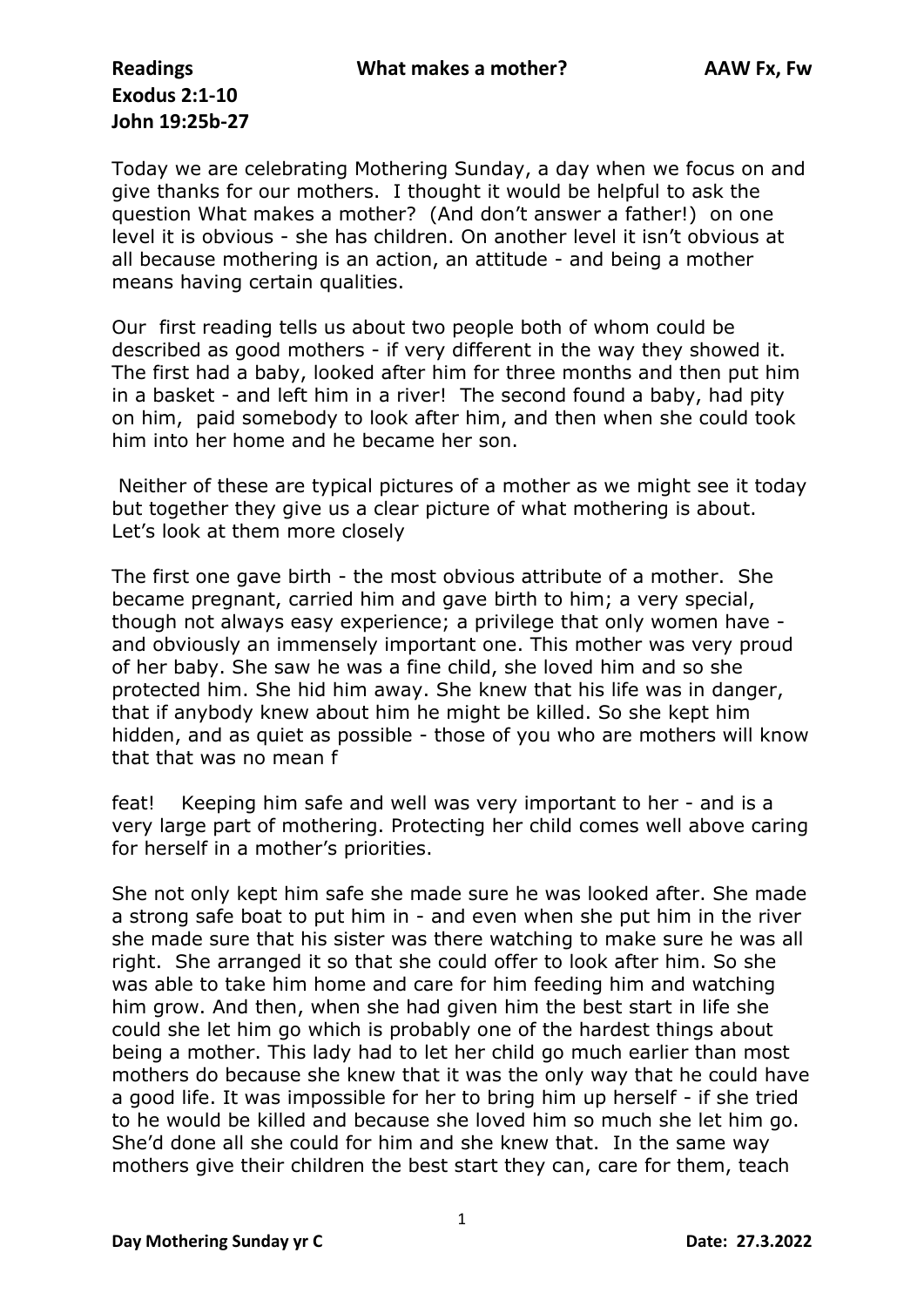## **Exodus 2:1-10 John 19:25b-27**

them and then when they have grown up let go of them so that they can live life the way they want to.

The second lady wasn't a mother at all in the physical sense. She hadn't given birth to the baby but in all other senses she was.

She had compassion for him. She took pity on him. She saw how little and helpless he was, could see that he couldn't survive on his own. She knew he needed protecting and caring for and so she responded to that

need and she did it in the way she was able to. She could see that his greatest need was to be fed. He needed milk. She couldn't feed him herself, she hadn't given birth and her body wasn't producing milk - in those days they didn't have powdered milk and bottles. So she found somebody who had milk, his own mother - and paid her to feed him. She was the best mother she could be because she made sure he got what he needed and when she couldn't provide it herself she found someone who could.

When he was old enough she took him into her home. She could have just continued paying someone to look after him but she wanted to give him a home herself. She wanted him to be part of her family so she took him into her home and gave him the love and care she needed. She gave him a name. Names are important, they give us an identity, they show us who we are. They were especially important to the Jews because their names were descriptive, they told you something about the individual. Giving Moses his name showed that his identity was important to her, she knew him and was able to give him a name that described him.

And finally he became her son. She didn't make him her son……. I think the way this is worded is very important. She couldn't make him her son he became her son. He recognised her loving motherly care and responded to it by becoming her son.

All of these things describe what is involved in becoming a mother: giving birth, having compassion, protecting, providing, taking care, taking the child into

home/family, giving them a name/knowing who they are, letting them go and apart from the first one

they are all things that any of us can do. This isn't to deny the relationship between mother and baby which is unique and very special but nurturing, caring is something we are all equipped for - and in fact Paul'' talking to the church at Thessalonica describes his care for the